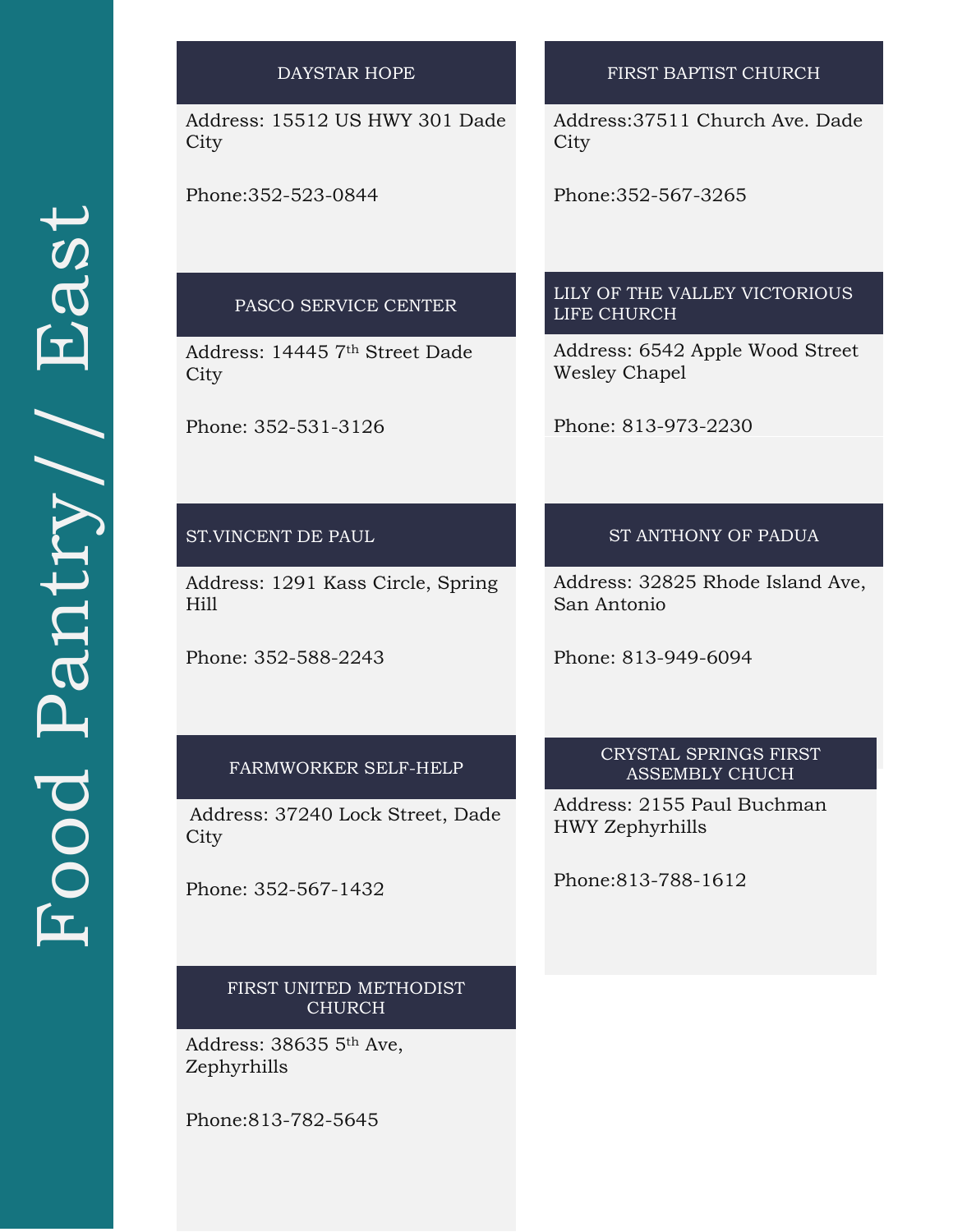| FIRST PRESBYTERIAN CHURCH                               | NEIGHBORHOOD CARE CENTER                          |
|---------------------------------------------------------|---------------------------------------------------|
| Address: 5510 19th Street<br>Zephyrhills                | Address: 5140 6th Street<br>Zephyrhills           |
| Phone: 813-782-7412                                     | Phone: 813-780-6822                               |
| THE VOLUNTEER WAY                                       | <b>JERICHO ROAD MINISTRIES</b>                    |
| Address: 8061 Congress St. New<br>Port Richey, FL 34653 | Address: 1163 Howell Ave,<br>Brooksville FL 34601 |
| Phone: 727-457-2958                                     | Phone: 352-799-2912                               |
| METORPOLITAN MINISTRIES                                 | ACTS RESOURCE CENTER                              |
| Address: 2002 N. Florida Ave<br>Tampa FL 33602          | Address: 12515 US-19, Hudson FL<br>34667          |
| Phone: 727-937-3268                                     | Phone: 727-810-0910                               |
| ST VINCENT DE PAUL                                      |                                                   |
| Address: 5320 Shaw Street, New<br>Port Richey FL 34652  |                                                   |
| Phone: 727-869-3132                                     |                                                   |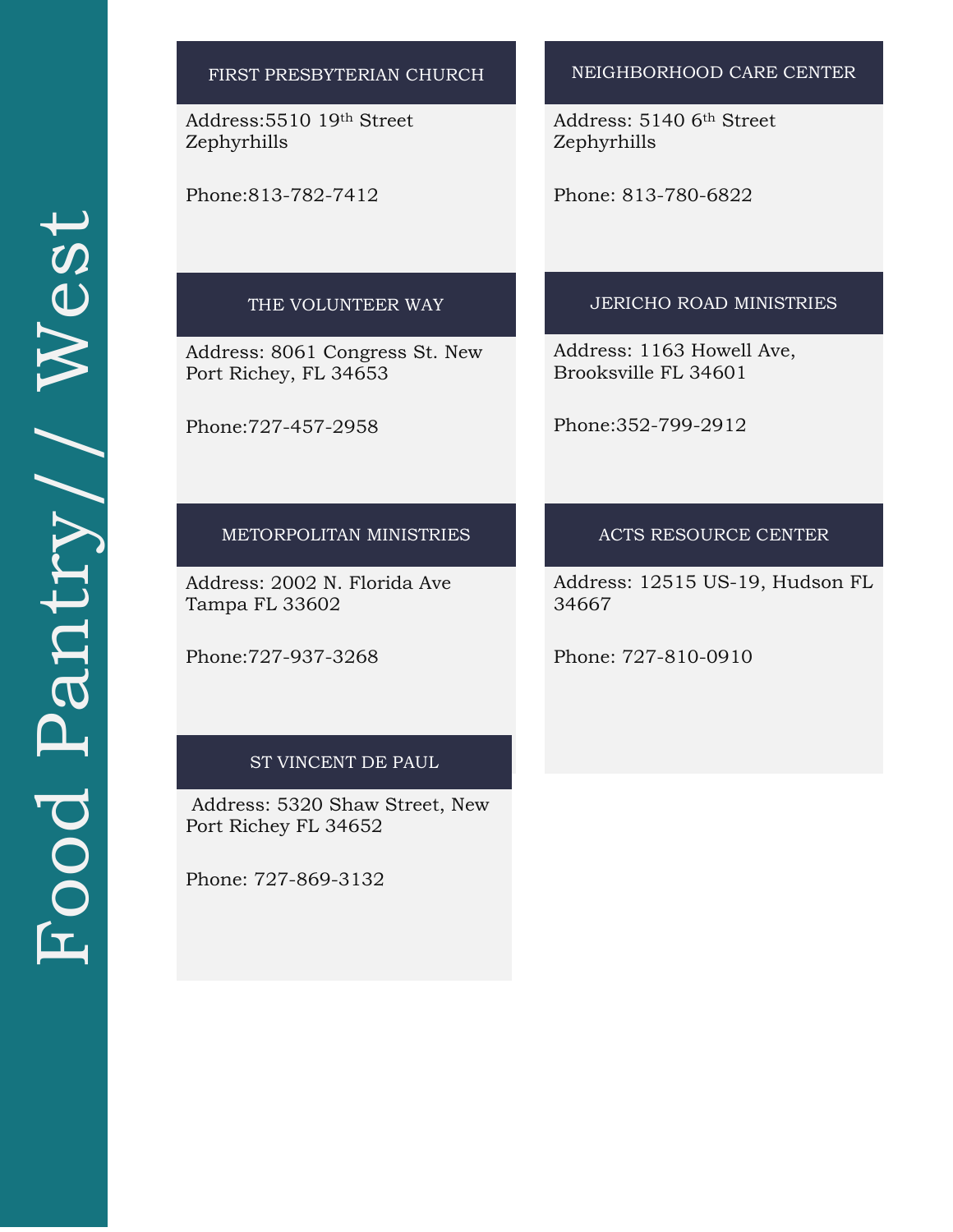# EAST

*Samaritan Project*

Housing Assistance (813) 810-8670

### **WEST**

*Acts Inc.*

Transitional Housing (813) 246-4899

# EAST

*Coalition for Homeless Pasco* 

Housing Assistance (727) 842-8605

EAST *Pasco County Housing Authority* 

Housing Assistance (352)567-0848

## EAST

*Sunrise of Pasco County* 

Domestic Abuse Shelter (352)-521-3120

## **WEST**

*Pasco Women's Homeless Shelter*

Women / Children emergency **Shelter** (727)861-4840

WEST

*Jericho Road Ministries*

Families / Shelter (352)799-2912

**WEST** 

*Salvation Army*

Domestic Violence Center (727)856-5797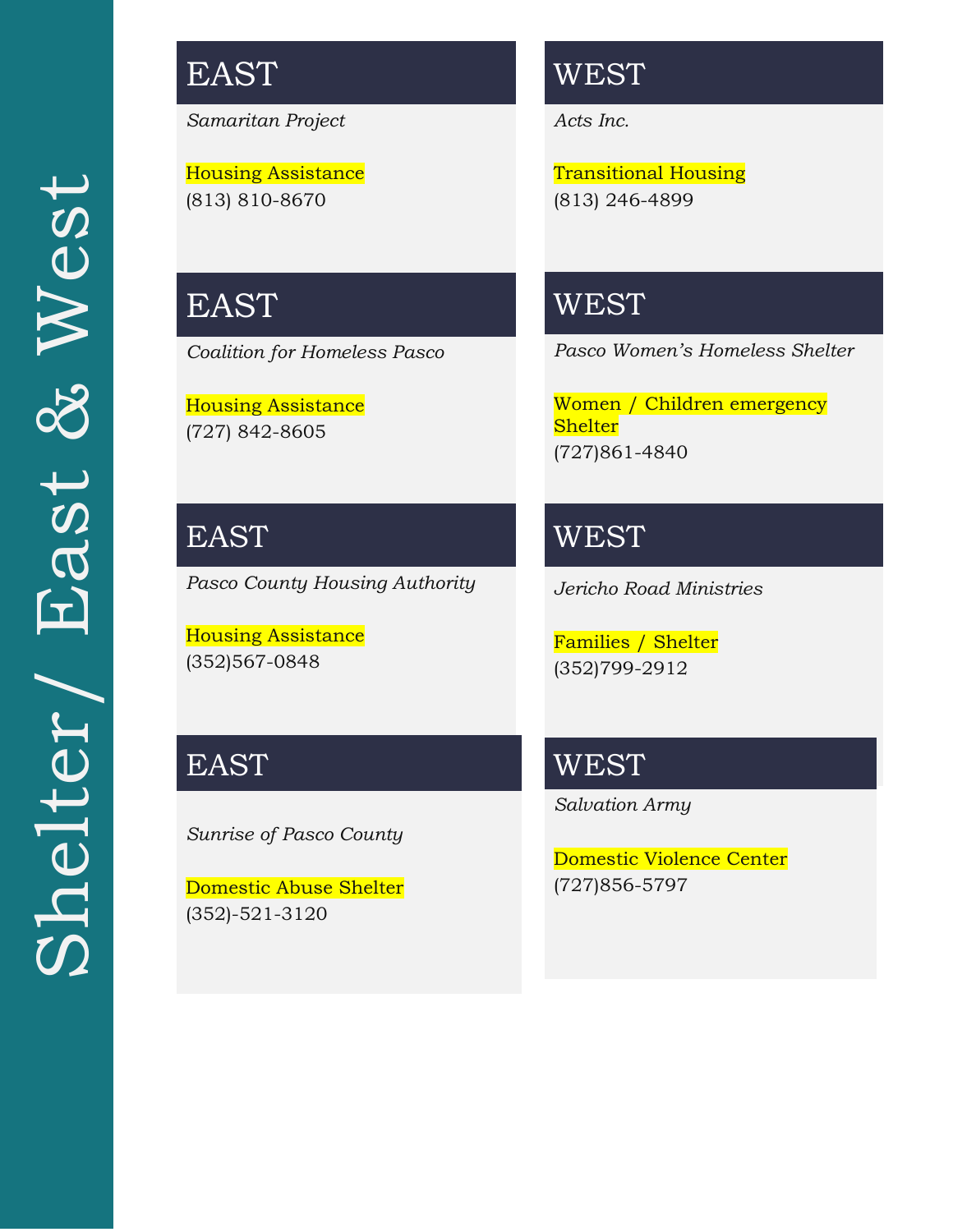## **WEST**

*The Rope Center* 

Men & Women Emergency Shelter (727)869-6426

### WEST

*Steps to Recovery, Inc.*

Traditional, Sober Shelter for Male Vets (727)234-8117

## **WEST**

*Ace Opportunities*

Structured, supportive housing for men and women (727)776-5336

## **WEST**

*Youth and Family Alternatives*

Run away youth shelter (727)835-4166

## **WEST**

*Alpha House of Tampa*

Shelter for Pregnant Women (813) 875-2024

### WEST

Metropolitan Ministries

Shelter for families( Tampa ) Single Women ( Holiday ) (813)209-1000 (813)209-1058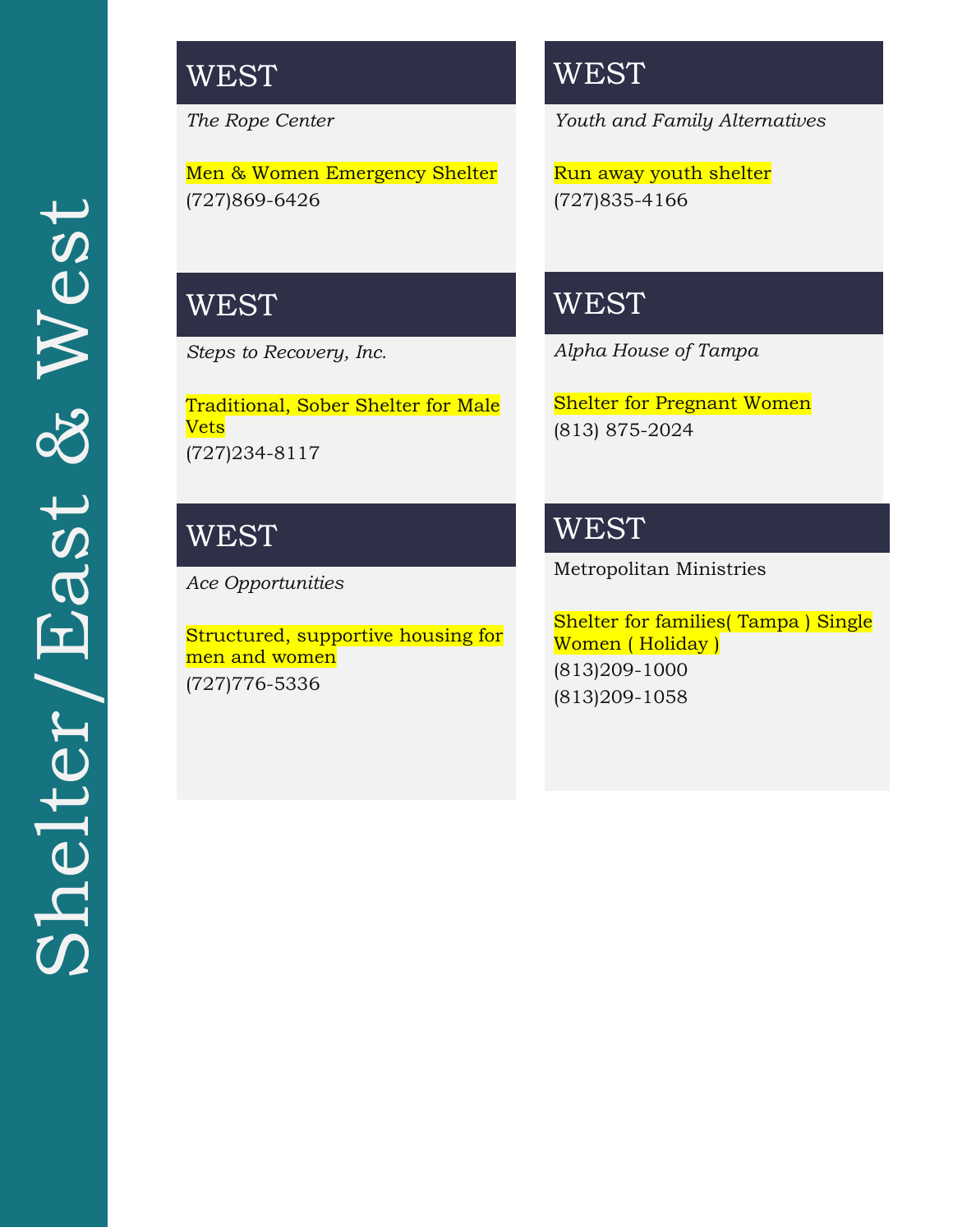### RESTORED HOPE SERVICE Services: Helps with assistance East: (352)521-5173 SALVATION ARMY SERVICES CENTER Services: Helps with rent, utility assistance Phone: East: (352)521-3156 West: (727)847-6321 MID FLORIDA COMMUNITY SERVICES Services: Helps with partial rent/ deposits, utility assistance Phone: (844)873-3185

Phone: (813)780-6822

NEIGHBORHOOD CARE CENTER (62 AND OLDER)

CLOTHING / EAST PASCO

Benedictine Sisters of Florida

(352)588-8320

CLOTHING/ WEST PASCO

BAY AREA LEGAL SERVICES

Phone:1-800-625-2257

ACTS Resource Center

Phone: (727)810-0910

#### CLOTHING / EAST PASCO

Daystar Hope Center, Inc.

Phone: (352)523-0844

CLOTHING / WEST PASCO

Calvary Chapel-Helping Hands

Phone: (727)376-7733

Services: Helps with utilities Phone: (352)437-4815

# PASCO COUNTY HUMAN

deposits/rent/hospital bill Phone: West (727)834-3297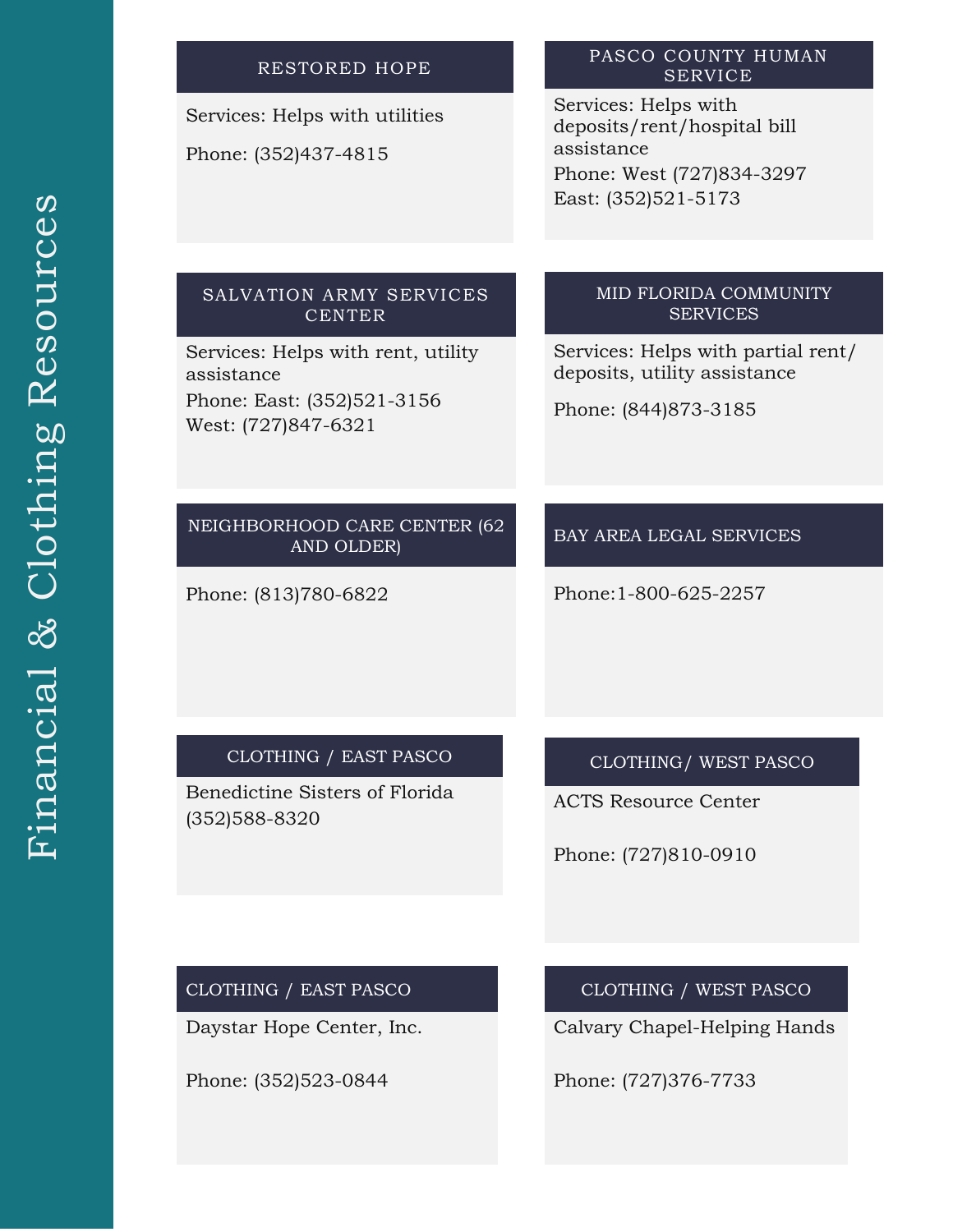#### PUBLIC DEFENDER MOBILE MEDICAL UNIT

Service: Free Help, No ID Required, traveling van

Phone (727)324-7823

#### PREMIER COMMUNITY HEALTH

Service: Family Health, OB/ GYN, Dental Behavioral Health, Sliding Scale Fee

Phone// West (727)645-4185

East (352)518-2000

#### GOOD SAMARITIAN HEALTH CLINIC

Services: Free Medical/ Dental to eligible applicants

Phone (727) 848-7789

#### BAYCARE BEHAVIOR HEALTH

Services: Substance abuse/ mental health outreach

Phone (727)580-0920

#### DADE CITY

Address: 13941 15th Street, Dade City FL 33525

Phone (352) 521-1450

#### NEW PORT RICHEY

Address: 10841 Little Road New Port Richey, FL 34654

Phone (727)619-0300

#### WESLEY CHAPEL

Address: 33845 FL-54 Wesley Chapel, FL 33543

Phone (727) 619-0300

#### SERVICES FOR ALL THREE LOCATIONS ARE AS FOLLOWED

- Healthy Start
- Immunizations
- WIC
- Women's Health Programs